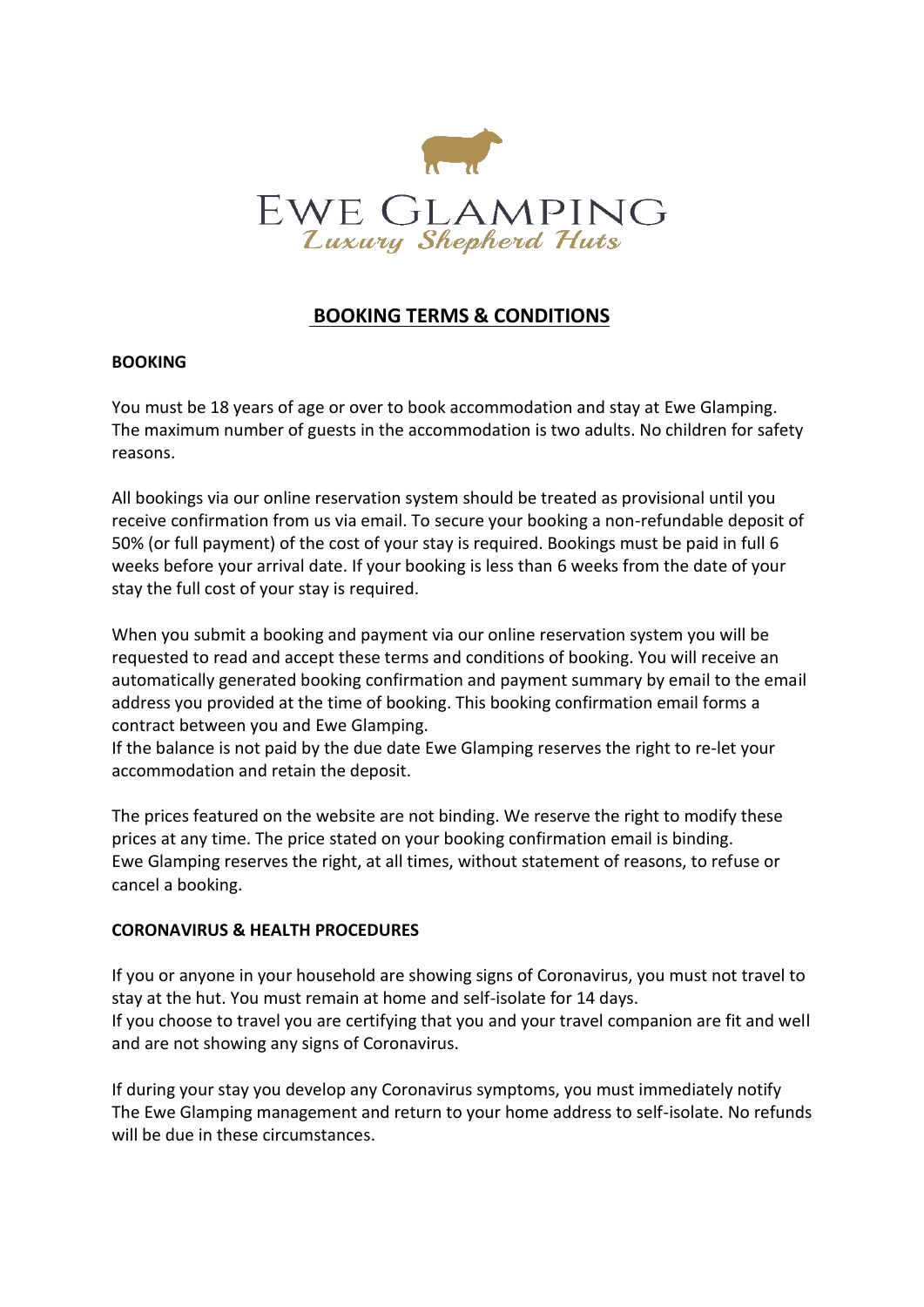# **CANCELLATION POLICY**

If you cancel within 6 weeks of your arrival date, we will endeavour to re-let your accommodation. If we are unable to do so, then regretfully we will be unable to refund any monies paid.

Should you cancel prior to this date, we will refund any monies paid, less your nonrefundable deposit, or reschedule your stay for another date. An administration fee of £50 will be charged in this instance.

If you are unable to travel due to personal illness (e.g. Coronavirus or other sickness), our cancellation policy will apply.

We strongly recommend that you have appropriate holiday insurance cover in place. In the unlikely event that we need to cancel your holiday, we shall inform you as soon as possible and refund all monies paid to us, by you within 14 days.

If Government policies restrict travel and you are unable to travel to stay with us, you will have the option to postpone your stay to a later date (subject to any differences in price applicable for the new dates) or receive a full refund.

### **OPTIONAL EXTRA FEES**

Logs - A bag of kiln dried logs which can be used in the log burner & the fire pit outside.

Charcoal - A bag of charcoal to use on the fire pit for cooking. NOT to be used in the log burner as will cause damage that you will be liable for.

Prosecco - A bottle of Prosecco served in an ice bucket with two flutes. Flutes and bucket are not to be removed from the hut.

Breakfast and BBQ pack - these will be available upon arrival if pre-ordered.

### **ARRIVAL AND DEPARTURE**

Your accommodation will be available to you from 3.30pm on the day of arrival, we do not allow any guests to arrive earlier than 3.30pm. All arrivals must be before 9pm, all year round.

Please be ready to leave the accommodation by 10am on the day of departure, we don't offer late departure times.

### **PETS**

We allow one well behaved dog at £25 extra per stay. Please bring your dogs own bed and keep it off the furniture and bed at all times. Please ensure wet dogs / muddy paws are wiped off before entering the hut. You may be sharing the field with sheep as we are a working farm in which case dogs must be kept on a lead at all times.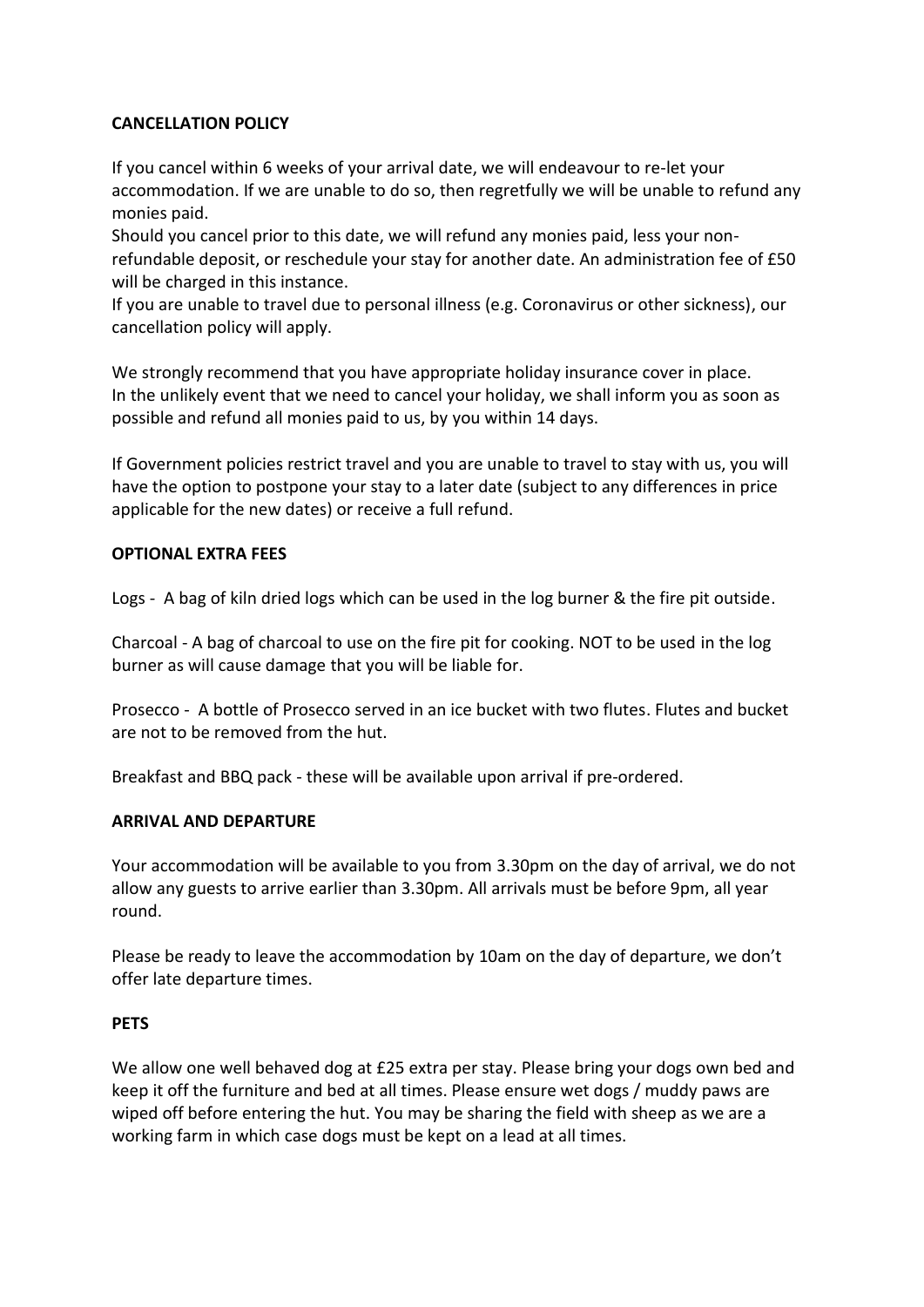### **SMOKING**

Our Hut is strictly NO SMOKING inside. Anyone found to be smoking inside will be liable for the cost of a full deep clean and any inconveniences caused to following guests' bookings.

### **CHILDREN**

No children. All guests must be 18 years or over

### **NOISE**

Please be considerate, especially after 9.30pm. We are a Low Noise Policy glamping site.

### **CLEANING, DAMAGES AND BREAKAGES**

Please take care when staying in our property. Please leave your accommodation tidy and let us know if anything gets broken so we can replace it for our next guest. You are responsible and liable for any breakages or damages, which you cause, to the accommodation or its contents. All we ask is that you report any incidents as they occur. We do not normally charge for minor breakages as we understand accidents happen, we hold a £50 refundable breakage deposit for repair or making good if the damage or breakage is significant. If it does go beyond the breakage deposit we will contact you for the remaining balance.

All cleaning, under normal circumstances is included as part of your stay. If additional cleaning is required, including washing up, additional cleaning of the interior or fixtures and fittings then Ewe Glamping reserves the right to charge for this work at a rate of £15 per hour. Ewe Glamping reserves the right to invoice guests following their stay.

Guests will be charged for any item(s) that are removed or lost from the accommodation.

# **LIABILITY**

The owners of the site are absolved of all liability for accidents to guests and from any responsibility for loss or damage to personal property including vehicles. Any items left behind must be claimed within two weeks of departure. If relevant, postage and packing charges for the return of goods will apply. As owners, we shall not be responsible for the death or personal injury to a guest. The owners reserve the right to ask guests not observing the conditions to leave the site without refunds and with immediate effect. As the owner of the property, we reserve the right to gain access at any reasonable time during occupancy for the purpose of emergency maintenance or repair or any other need.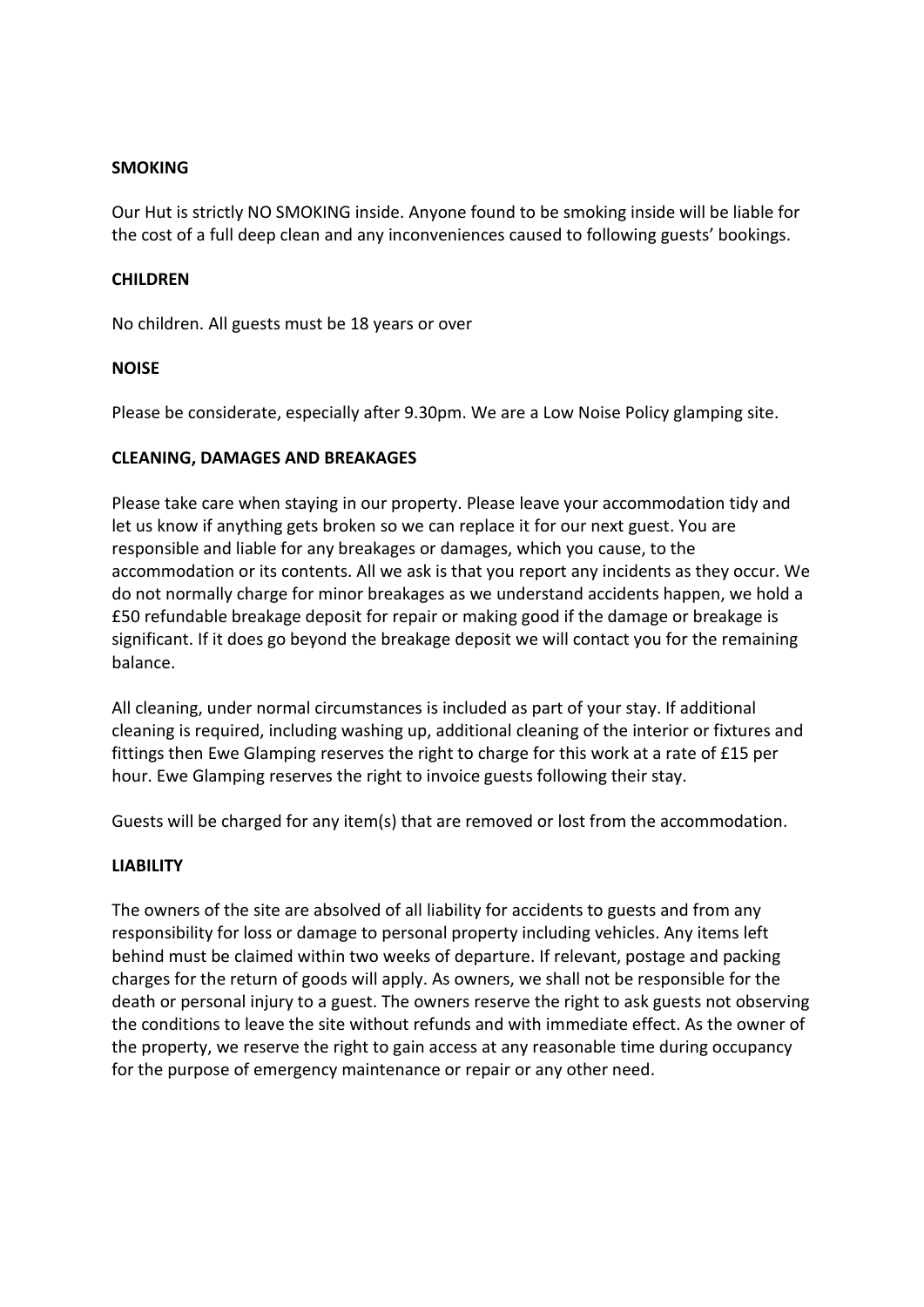### **FOR YOUR SAFETY**

Please ensure you keep to footpaths for your own safety. This is a farm with animals that can be unpredictable.

The Fire Pit/BBQ provided are the only ones permitted – due to fire risk. Hot ashes and cigarette ends must be extinguished and disposed of in the ash bucket provided. Please do not remove the fire pit from the designated area and put the lid on that is provided when not supervising the fire.

There is a fire extinguisher in the cupboard under the kitchen sink.

### **CANDLES**

Due to the high fire risk with a wooden structure, the use of candles and tea lights, are not permitted in or around the hut at any time.

### **FIREWORKS & CHINESE LANTERNS**

Due to the high fire risk with a wooden structure, the use of fireworks, sparklers and Chinese lanterns are not permitted across the entire site, at any time.

### **SERVICE UTILITIES**

Should there be a failure in a utility service (e.g. water, heating, electricity, sewerage) please notify The Ewe Glamping management immediately and we will aim to restore the service as quickly as possible. However, should any utility service failure extend beyond a 12 hour period from notification, for your health and safety reasons you will be asked to leave the accommodation and your accommodation fee for the duration lost will be fully refunded or you will be offered to re-book for another time, subject to availability.

# **CARE & CONSIDERATION**

We ask that resident's practice common sense care and consideration for the huts during their stay. Do not use the wood burning stove for drying clothes, the risk of fire is real and likely in this scenario. We ask that chopping boards and provided drinks coasters are used in order to limit damage to work tops and surfaces, under no circumstances should food be chopped on the wooden work surfaces or table.

### **CARS & PARKING**

The hut is located in a field on Dark Lane. Once you go round a sharp bend to your left the access is the first gate on the right. Please open the gate, park your car on the designated car park and close the gate behind you. No more than 2 vehicles are permitted at any time. Please note that the hut is approximately 20 metres from the parking area.